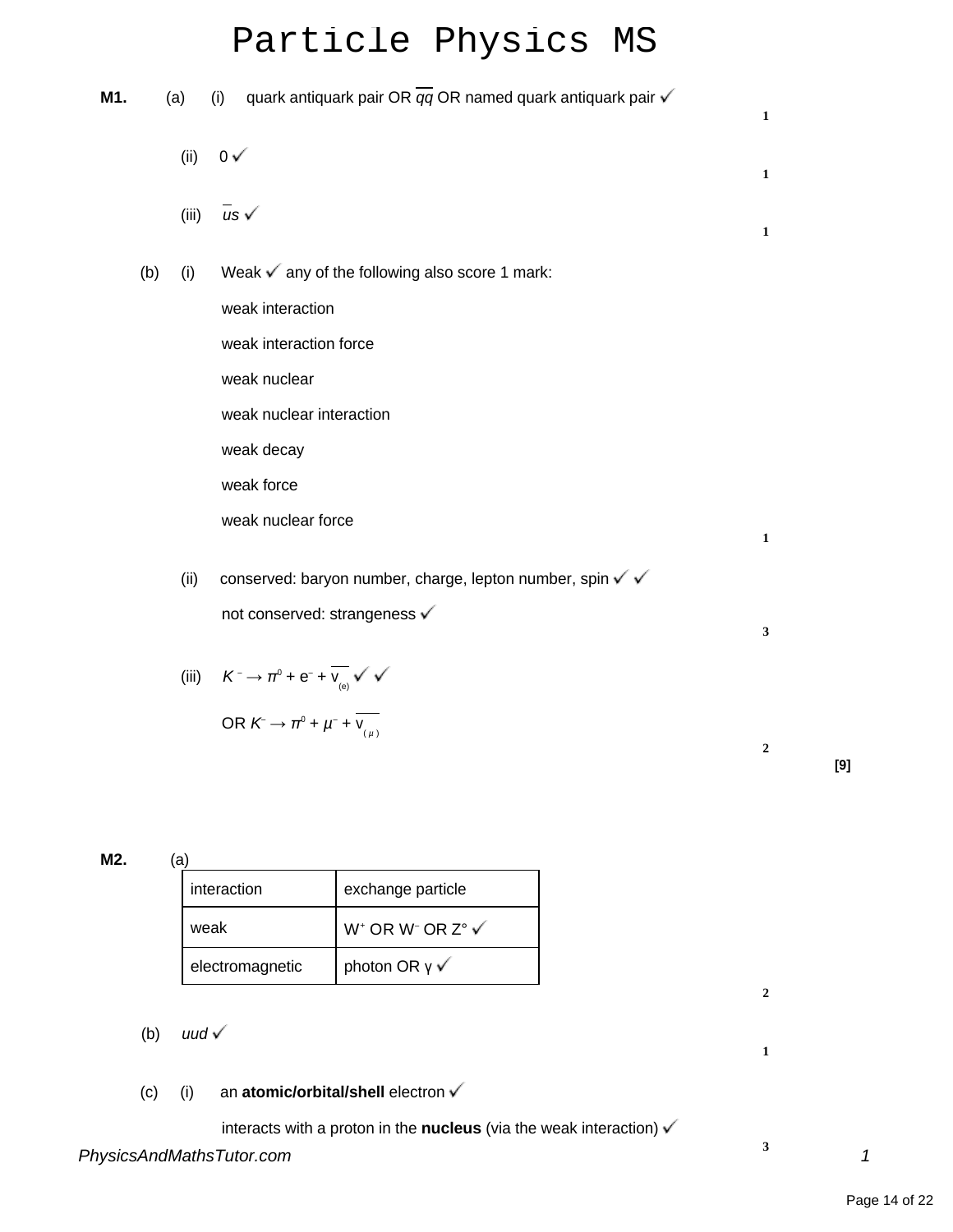(ii) neutron formed **or** u quark changes to d quark (and neutrino released)



**3**

**4**

**4**

**[9]**

- 
- **M3.** (a) (i)  $Z<sup>0</sup>$  with the weak interaction gluons or pions with the strong nuclear force γ photons with electromagnetic interaction gravitons with gravity (any exchange particle **(1)** and corresponding interaction **(1)**)
	- (ii) transfers energy transfers momentum transfers force (sometimes) transfers charge any two **(1)(1)**
	- (b) p π 0 **(1)**

 $V_e^e$ e<sup>+</sup>µ<sup>−</sup> (1)

- $e^+(1)$
- pe<sup>+</sup>µ<sup>−</sup> (1)

**M4.** (a) baryon number  $0 + 1 = 1 + 0$  (1) lepton number  $0 + 0 = 0 + 0$  (1) charge  $0 + 1 = 0 + 1$  (1)

**[8]**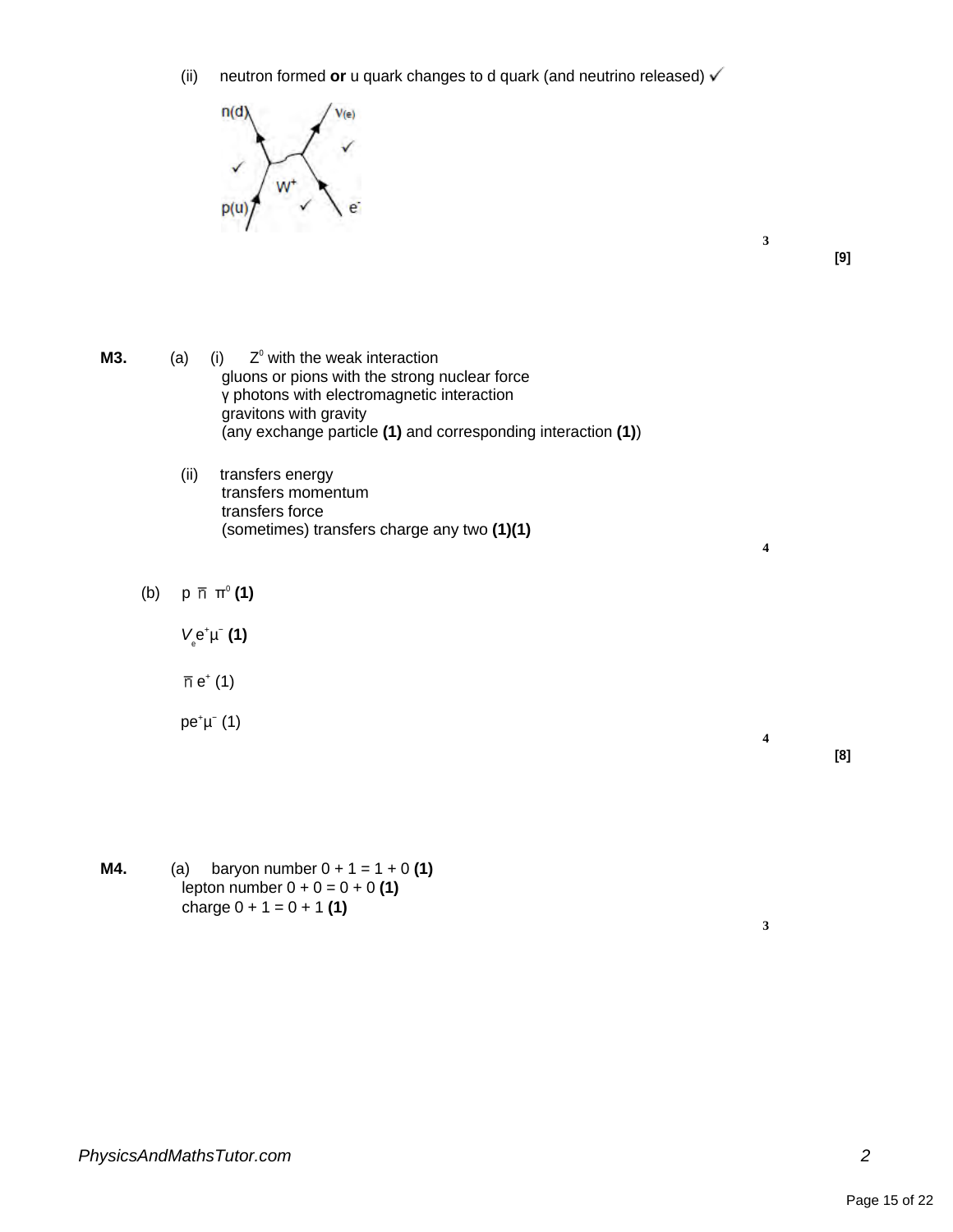(b)  $K^{\circ}$  **6d (1)** 

- $\pi^*$ **(1)**
- p udu **(1)**

correct number of quarks and antiquarks in each **(1)**

**[7]**

**4**

**7**

**1**

**1**

**2**

### **M5.** (a)

| particle            | quark<br>structure | charge            | strangeness   | baryon<br>number |
|---------------------|--------------------|-------------------|---------------|------------------|
| proton $\checkmark$ | uud                | $+1\sqrt{ }$      |               |                  |
| sigma <sup>+</sup>  | uus                | $+1$              | $-1 \sqrt{ }$ |                  |
| $\Pi^+$ $\sqrt{ }$  | ud                 | $+1$ $\checkmark$ |               |                  |

- (b) (i) examples: proton, antiquarks  $\checkmark$ 
	- (ii) consists of 3 antiquarks  $\checkmark$
	- (iii) same (rest) mass (energy)  $\checkmark$

difference eg baryon number/charge √

**[11]**

**M6.** (a) (i) any two eg proton, neutron  $\checkmark\checkmark$ **2** (ii)  $u\overline{d}$   $\checkmark$ **1**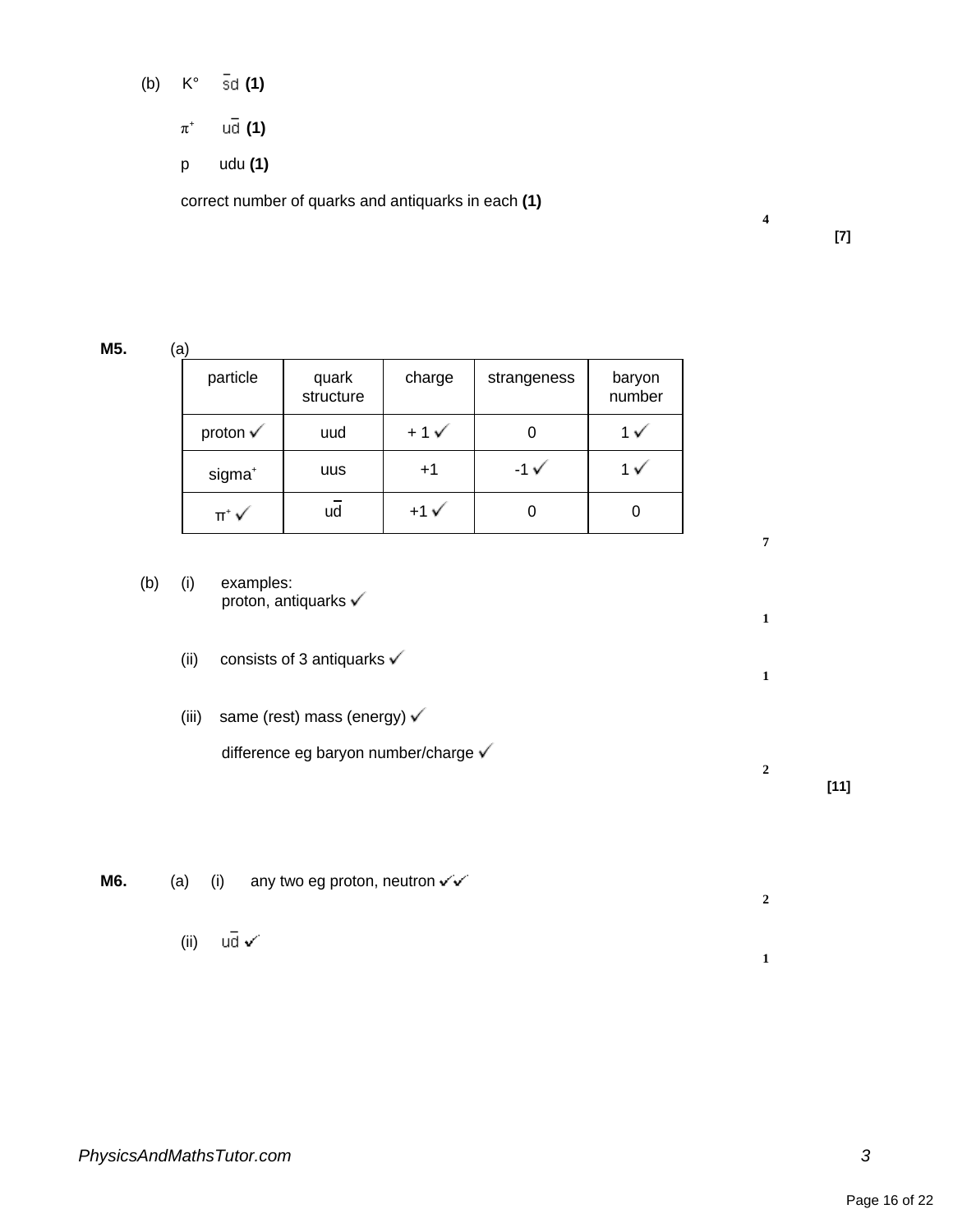| (b) | (i)   | contains a strange quark                                    |                  |
|-----|-------|-------------------------------------------------------------|------------------|
|     |       | or longer half life than expected                           |                  |
|     |       | or decays by weak interaction $\checkmark$                  | $\mathbf{1}$     |
|     | (ii)  | the second one is not possible $\checkmark$                 |                  |
|     |       | because lepton number is not conserved v                    | $\overline{2}$   |
| (c) | (i)   | weak (interaction) $\checkmark$                             | $\mathbf{1}$     |
|     | (ii)  | mention of charge conservation                              |                  |
|     |       | or charge conservation demonstrated by numbers $\checkmark$ | $\mathbf{1}$     |
|     | (iii) | X must be a baryon $\checkmark$                             |                  |
|     |       | baryon number on right hand side is $+1 \checkmark$         | $\boldsymbol{2}$ |
|     | (iv)  | proton/p $\checkmark$                                       |                  |
|     |       |                                                             | $\mathbf{1}$     |

**M7.** (a) (i) positron, neutron, neutrino, positive pion **(1) (1)** (if all correct) (lose **(1)**for each error)

> (ii) electron, proton, negative muon **(1) (1)** (if all correct) (lose **(1)**for each error)

(b) (i) 
$$
(\mu \rightarrow e^- + \overline{\nu}_e + \nu_{\mu}
$$
 (1)

(ii) difference: mass or half-life or generation of lepton **(1)** similarity: both leptons or both negatively charged **(1)**

(c)

$$
\sum_{f=1}^{n} \mathbf{w} \begin{pmatrix} n & & & & \mathbf{w} & \mathbf{u} \\ n & & & & n & \mathbf{u} \\ n & & & & p & \mathbf{u} \end{pmatrix}
$$

**[10]**

**[11]**

**4**

**3**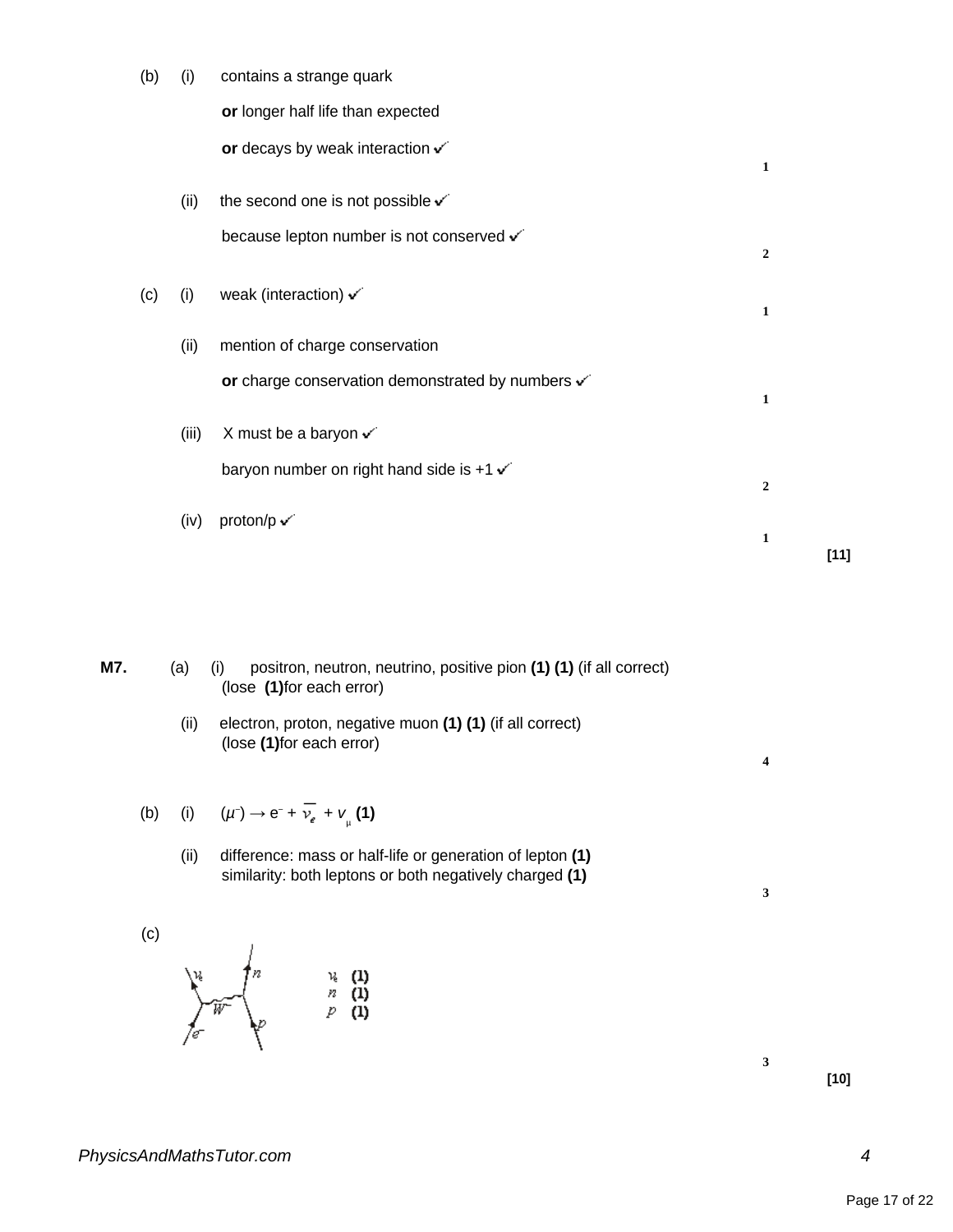| M8. | (a)   | leptons do not experience the strong interaction but<br>(i)<br>hadrons do or hadrons not fundamental/made of quarks<br>and leptons are not (1) | 1                |     |
|-----|-------|------------------------------------------------------------------------------------------------------------------------------------------------|------------------|-----|
|     | (ii)  | hadron eg proton, neutron, pion (1)                                                                                                            |                  |     |
|     |       | lepton eg electron, neutrino (1)                                                                                                               | 2                |     |
|     | (iii) | baryons (1)                                                                                                                                    |                  |     |
|     |       | mesons (1)                                                                                                                                     |                  |     |
|     |       | baryons made from three quarks (or 3 antiquarks),<br>mesons a quark, antiquark pair or baryons, baryon<br>number is $+1$ or $-1$ mesons 0 (1)  | 3                |     |
| (b) |       | baryon number, lepton number, charge, strangeness, energy or<br>momentum (1)                                                                   |                  |     |
|     |       | demonstration of conservation (before and after considered<br>and number appropriate to particle quoted) (1)                                   | $\boldsymbol{2}$ | [8] |

| M9. |     | particles that experience the strong (nuclear) force/interaction (1)<br>(a)<br>(i)                                     | 1 |
|-----|-----|------------------------------------------------------------------------------------------------------------------------|---|
|     |     | particles composed of three quarks (1)<br>(ii)                                                                         | 1 |
|     |     | particles composed of a quark and an antiquark (1)<br>(iii)                                                            |   |
|     | (b) | but the same (rest) mass or rest energy (1)<br>similarity:<br>difference: <b>opposite</b> quantum states eg charge (1) |   |
|     |     |                                                                                                                        |   |

(c)

|            | charge/C               | baryon number | quark structure |
|------------|------------------------|---------------|-----------------|
| antiproton | $-1.6 \times 10^{-19}$ | -1            | uud             |

–1 for each error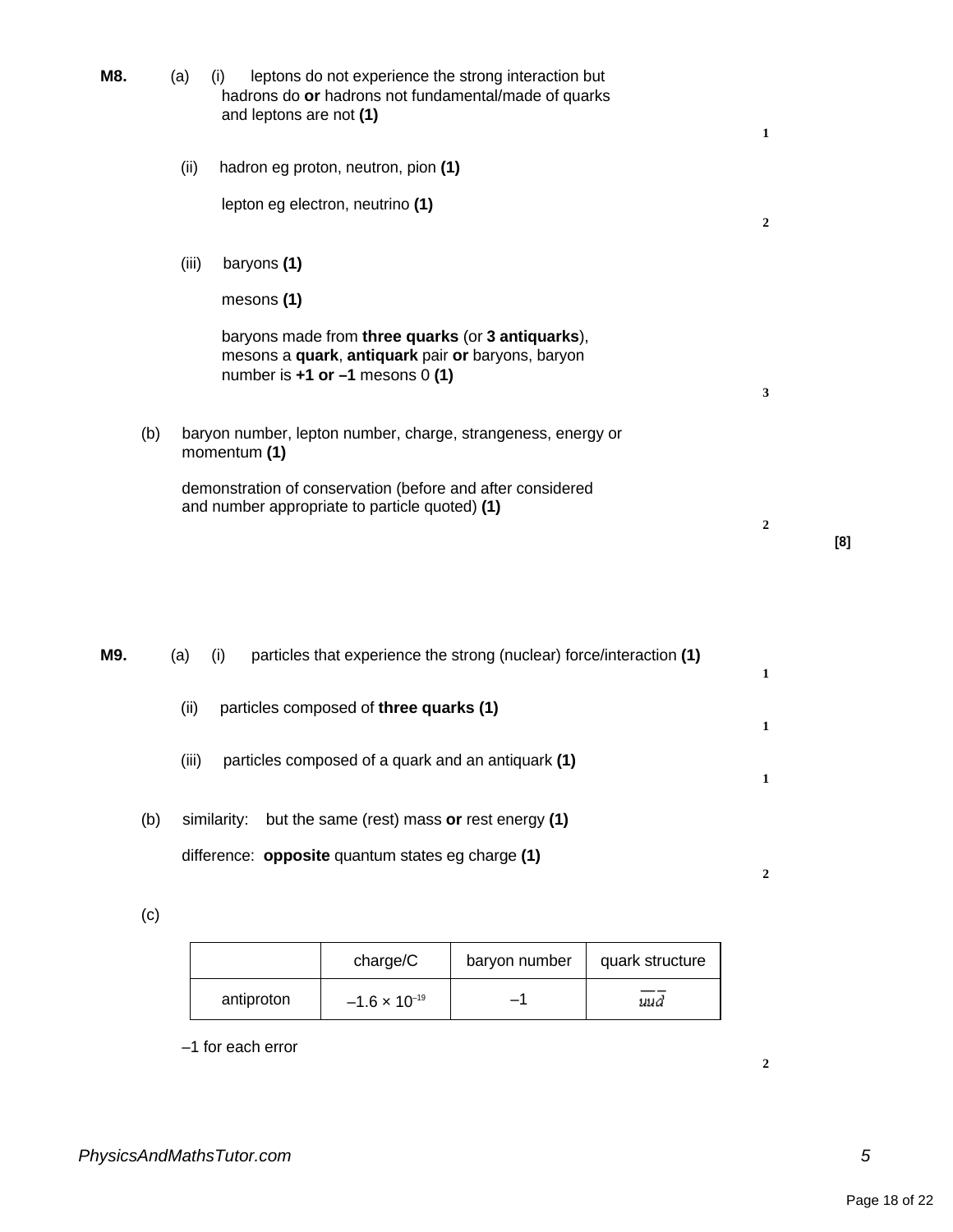#### (d) (i) weak interaction **(1)**

strange not conserved or there is a change/decay of quark (flavour) **(1)**

(ii) **any two**

eg charge baryon number (muon) lepton number

**[11]**

**2**

**2**

**4**

**4**

| M10. |     | (a) | (i)<br>qq; qqq; qqq                                  |
|------|-----|-----|------------------------------------------------------|
|      |     |     | $(1)(1)$ $((1)$ for just two combinations)           |
|      |     |     | (ii) $\pi^* = \overline{u} \overline{d}$ (1)         |
|      |     |     | $\bar{p} = \overline{duu}$ (1)                       |
|      | (b) | (i) | strangeness $=-3$                                    |
|      |     |     | charge $=-1$                                         |
|      |     |     | baryon number = $+1$                                 |
|      |     |     | lepton number $= 0$                                  |
|      |     |     | $(1)(1)(1)$ if all correct – lose one for each error |

(ii) the proton **(1)**

**[8]**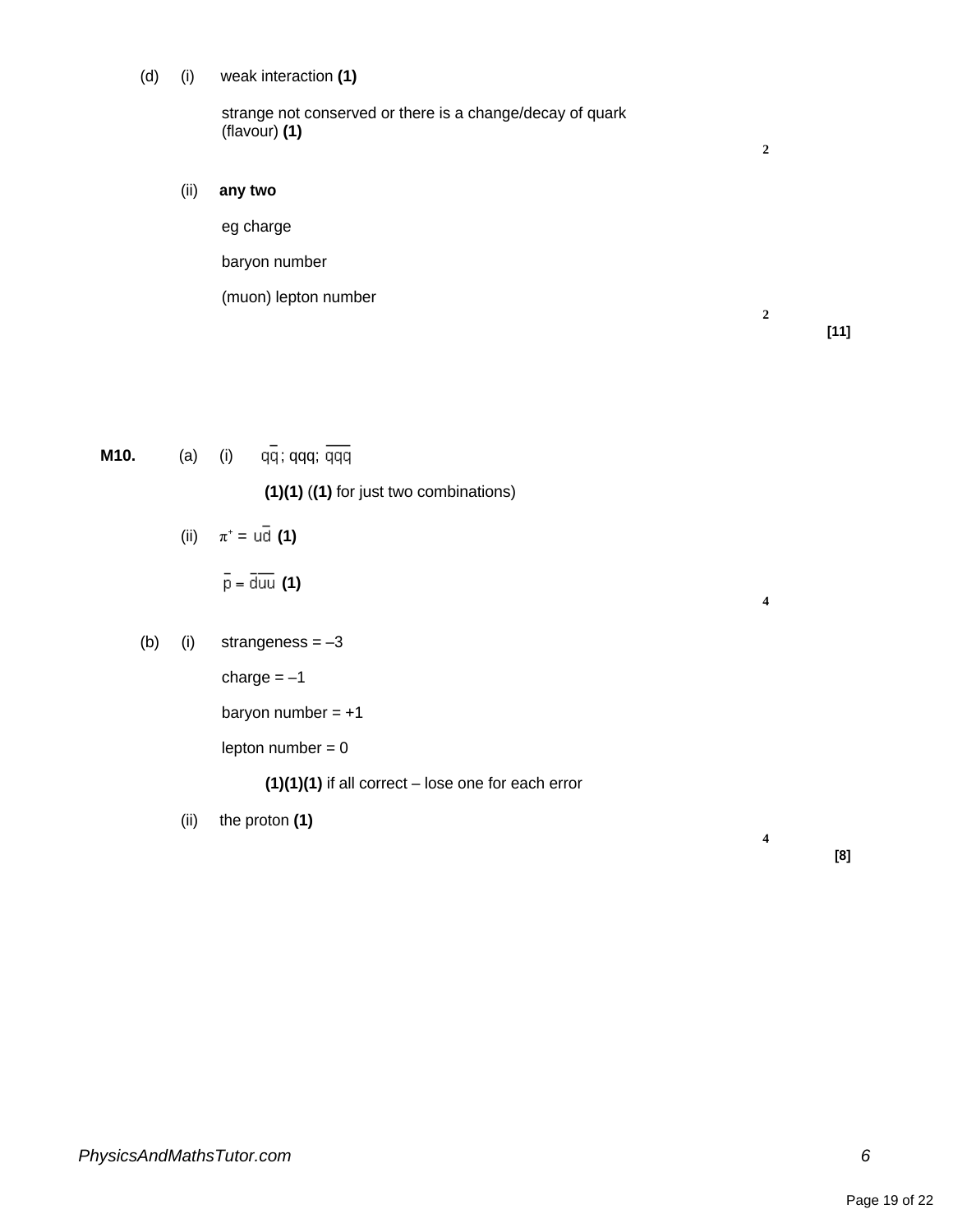| M11. | (a)<br>p(1)<br>$v_{\rm_e}$ (1) | n(1)                                                                                                                                                                                                                                                                                                                                     |              |        |
|------|--------------------------------|------------------------------------------------------------------------------------------------------------------------------------------------------------------------------------------------------------------------------------------------------------------------------------------------------------------------------------------|--------------|--------|
|      |                                | n<br>р                                                                                                                                                                                                                                                                                                                                   |              |        |
|      |                                |                                                                                                                                                                                                                                                                                                                                          | $\mathbf{3}$ |        |
| (b)  | (i)                            | $\gamma$ photon (1)                                                                                                                                                                                                                                                                                                                      |              |        |
|      | (ii)                           | $\gamma$ is massless<br>$\gamma$ has infinite range<br>$\gamma$ does not carry charge                                                                                                                                                                                                                                                    |              |        |
|      |                                | $(1)(1)$ any two                                                                                                                                                                                                                                                                                                                         | $\mathbf{3}$ |        |
| (c)  | (i)                            | all properties/quantum numbers (e.g. charge, strangeness)<br>are opposite (1)                                                                                                                                                                                                                                                            |              |        |
|      |                                | but the masses are the same (1)                                                                                                                                                                                                                                                                                                          |              |        |
|      | (ii)                           | $\pi^{\circ}$ (1)                                                                                                                                                                                                                                                                                                                        |              |        |
|      |                                | $\overline{K}^{\circ}$ (1)                                                                                                                                                                                                                                                                                                               |              |        |
|      |                                | $\gamma$ (1)                                                                                                                                                                                                                                                                                                                             | 5            | $[11]$ |
| M12. | (a)                            | (named force) from weak (nuclear), electromagnetic or gravity (1)<br>(i)<br>uses a mediating/exchange particle, named particle from W <sup>(±)</sup> (boson),<br>$(y)$ photon or graviton (1)<br>to transfer energy/momentum (1)<br>when electron emits/receives exchange particle,<br>disappearance/creation of new particle occurs (1) | QWC1         |        |